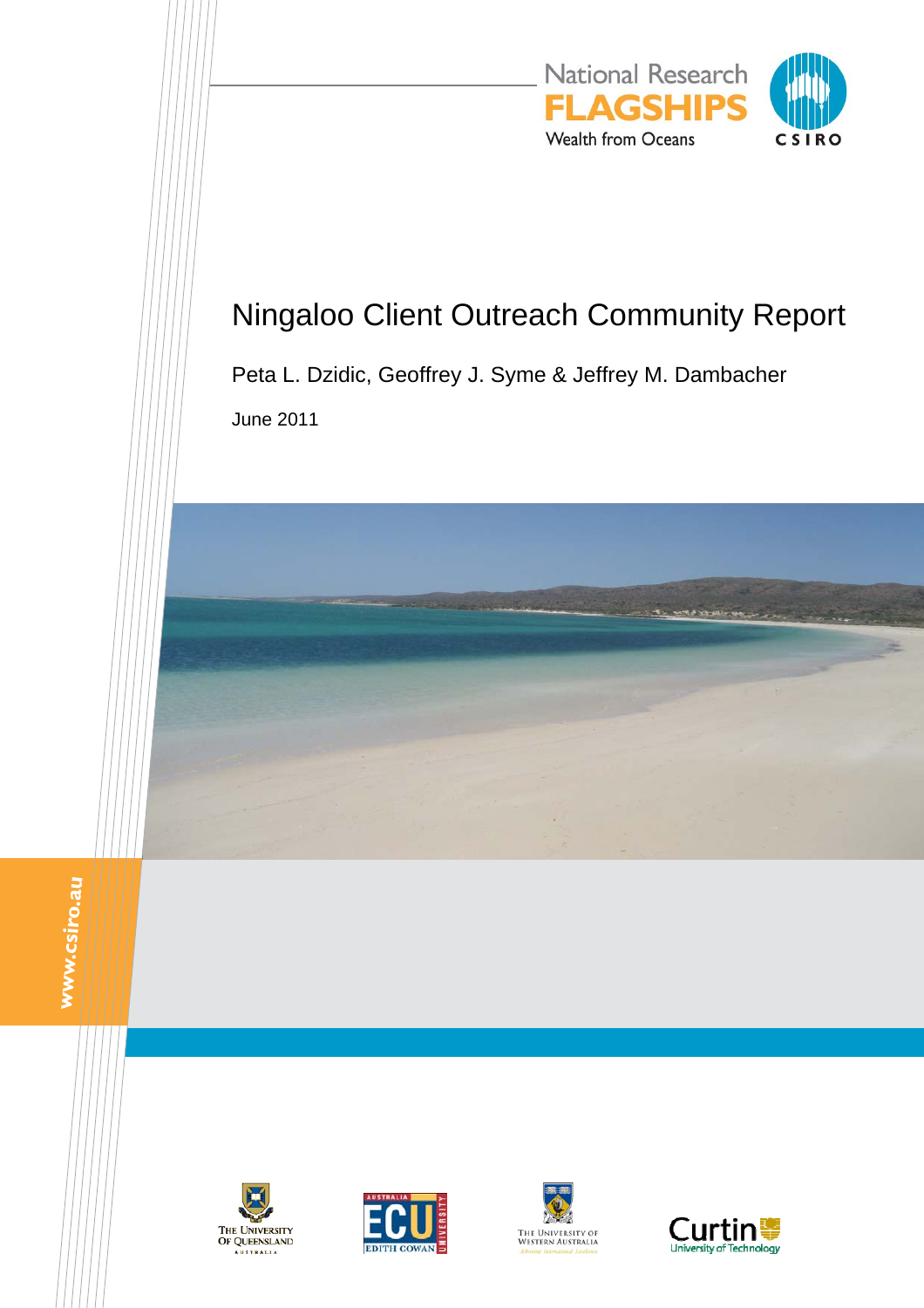### **National Library of Australia Cataloguing-in-Publication entry:**

| Title:                          | Ningaloo client outreach community report                                                                                                                                                               |
|---------------------------------|---------------------------------------------------------------------------------------------------------------------------------------------------------------------------------------------------------|
| ISBN:                           | 9781921826412 (pbk)<br>9781921826429 (ebook)<br>www.ningaloo.org.au/www/en/NingalooResearchProgram/Publications.htm                                                                                     |
| Subjects:                       | Marine parks and reserves--Research—Western Australia--Ningaloo Marine<br>Park--Public opinion.<br>Public opinion--Western Australia--Ningaloo Marine Park.<br>Ningaloo Marine Park (W.A.)--Management. |
| Other Authors/<br>Contributors: | Geoff Syme., Jeffrey M.Dambacher<br>CSIRO. Marine and Atmospheric Research.                                                                                                                             |
| Dewey Number:                   | 303.3809941                                                                                                                                                                                             |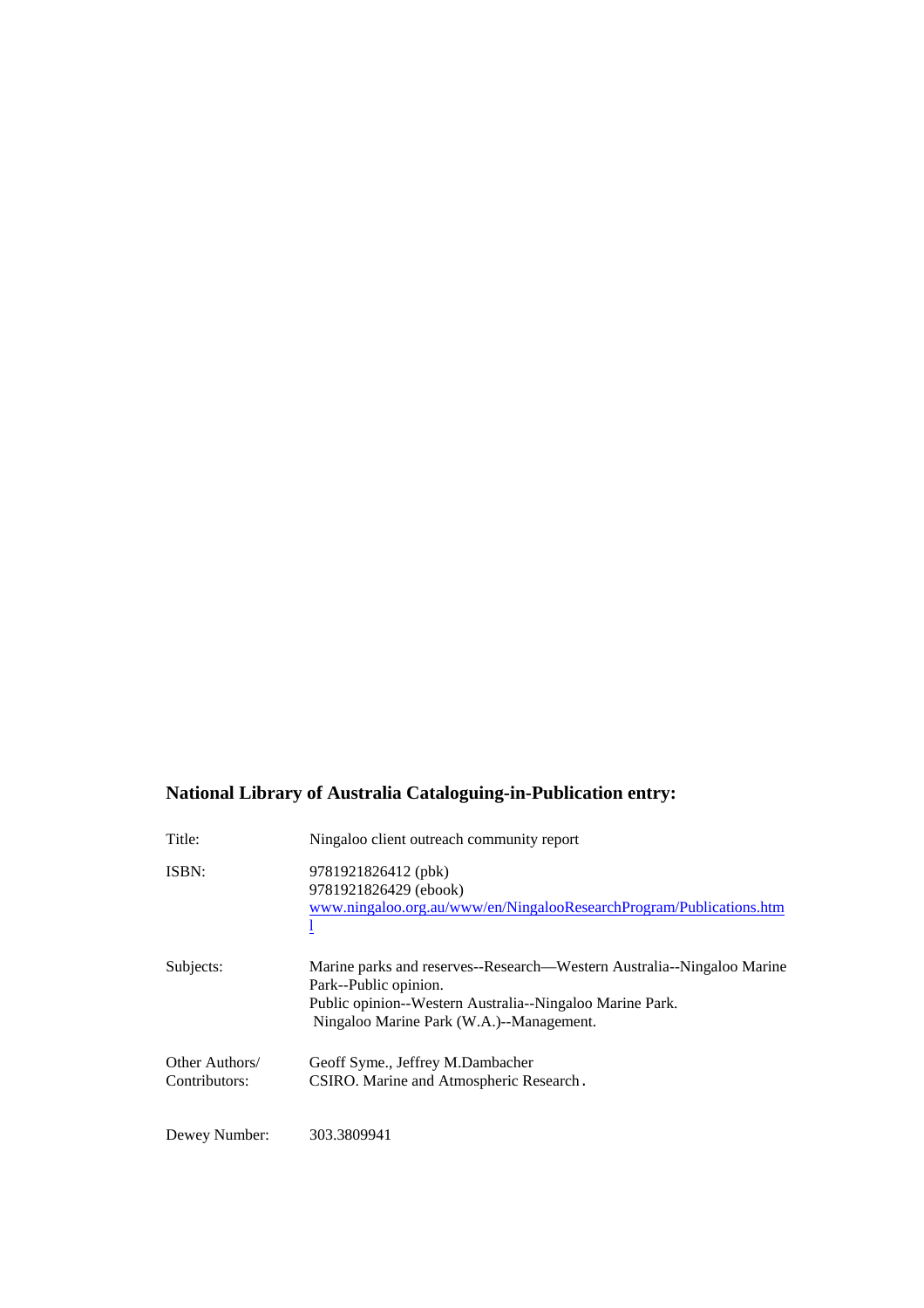This report is an outcome from the Ningaloo Collaboration Cluster – a partnership between Murdoch University, The University of Western Australia, the Australian National University, The University of Queensland, Edith Cowan University, Curtin University of Technology, the Sustainable Tourism Cooperative Research Centre and CSIRO's Wealth from Oceans Flagship. The Cluster is funded through CSIRO's Flagship Collaboration Fund and the partners' in-kind support. www.csiro.au/partnerships/NingalooCluster

Enquiries should be addressed to:

Dr Jeffrey Dambacher CSIRO, Mathematics Informatics and Statistics Jeffrey.Dambacher@csiro.au

### **Distribution list**

| Dr Tom Hatton, CSIRO Wealth from Oceans Flagship              |            |  |
|---------------------------------------------------------------|------------|--|
| Professor Neil Loneragan, Murdoch University                  |            |  |
| Dr Kellie Waples, Department of Environment & Conservation WA | 1          |  |
| <b>National Library</b>                                       | 1          |  |
| State Library of Tasmania                                     | 1          |  |
| CSIRO Marine and Atmospheric Research Web Manager             |            |  |
| <b>CSIRO Marine and Atmospheric Research Library</b>          | <b>PDF</b> |  |
| Ningaloo.org.au website                                       |            |  |

# **Copyright and Disclaimer**

© 2011 CSIRO To the extent permitted by law, all rights are reserved and no part of this publication covered by copyright may be reproduced or copied in any form or by any means except with the written permission of CSIRO.

### **Important Disclaimer**

CSIRO advises that the information contained in this publication comprises general statements based on scientific research. The reader is advised and needs to be aware that such information may be incomplete or unable to be used in any specific situation. No reliance or actions must therefore be made on that information without seeking prior expert professional, scientific and technical advice. To the extent permitted by law, CSIRO (including its employees and consultants) excludes all liability to any person for any consequences, including but not limited to all losses, damages, costs, expenses and any other compensation, arising directly or indirectly from using this publication (in part or in whole) and any information or material contained in it.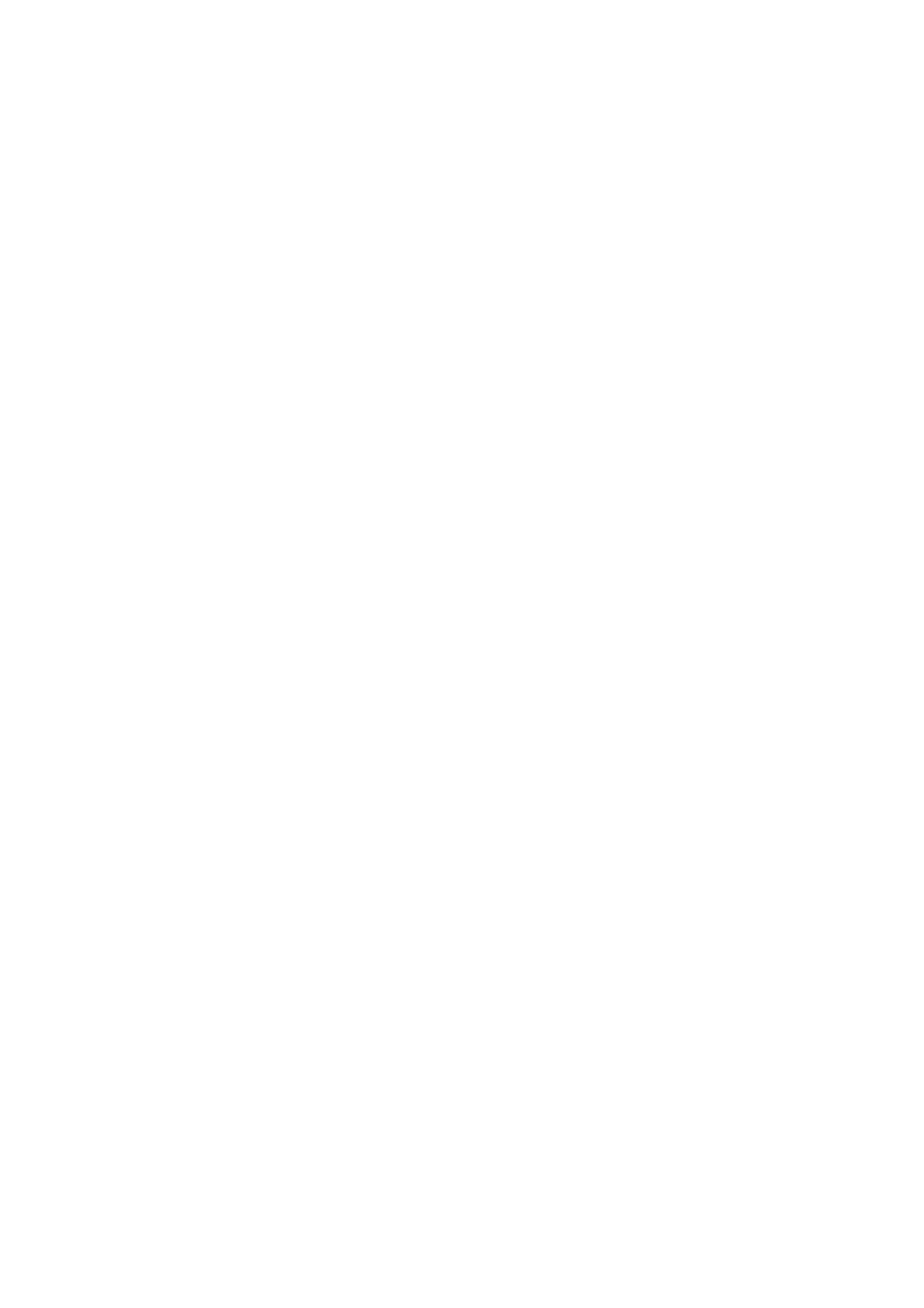# **Contents**

| 1. |     |       |                                                                             |  |  |
|----|-----|-------|-----------------------------------------------------------------------------|--|--|
|    | 1.1 |       |                                                                             |  |  |
|    | 1.2 |       |                                                                             |  |  |
|    | 1.3 |       |                                                                             |  |  |
|    |     | 1,3.1 |                                                                             |  |  |
|    |     | 1.3.2 | Communities and scientists and researchers feel distanced from each other 6 |  |  |
|    |     | 1.3.3 | Scientists and researchers are thinking about how to best engage with the   |  |  |
|    |     | 1.3.4 |                                                                             |  |  |
|    | 1.4 |       |                                                                             |  |  |
|    | 1.5 |       |                                                                             |  |  |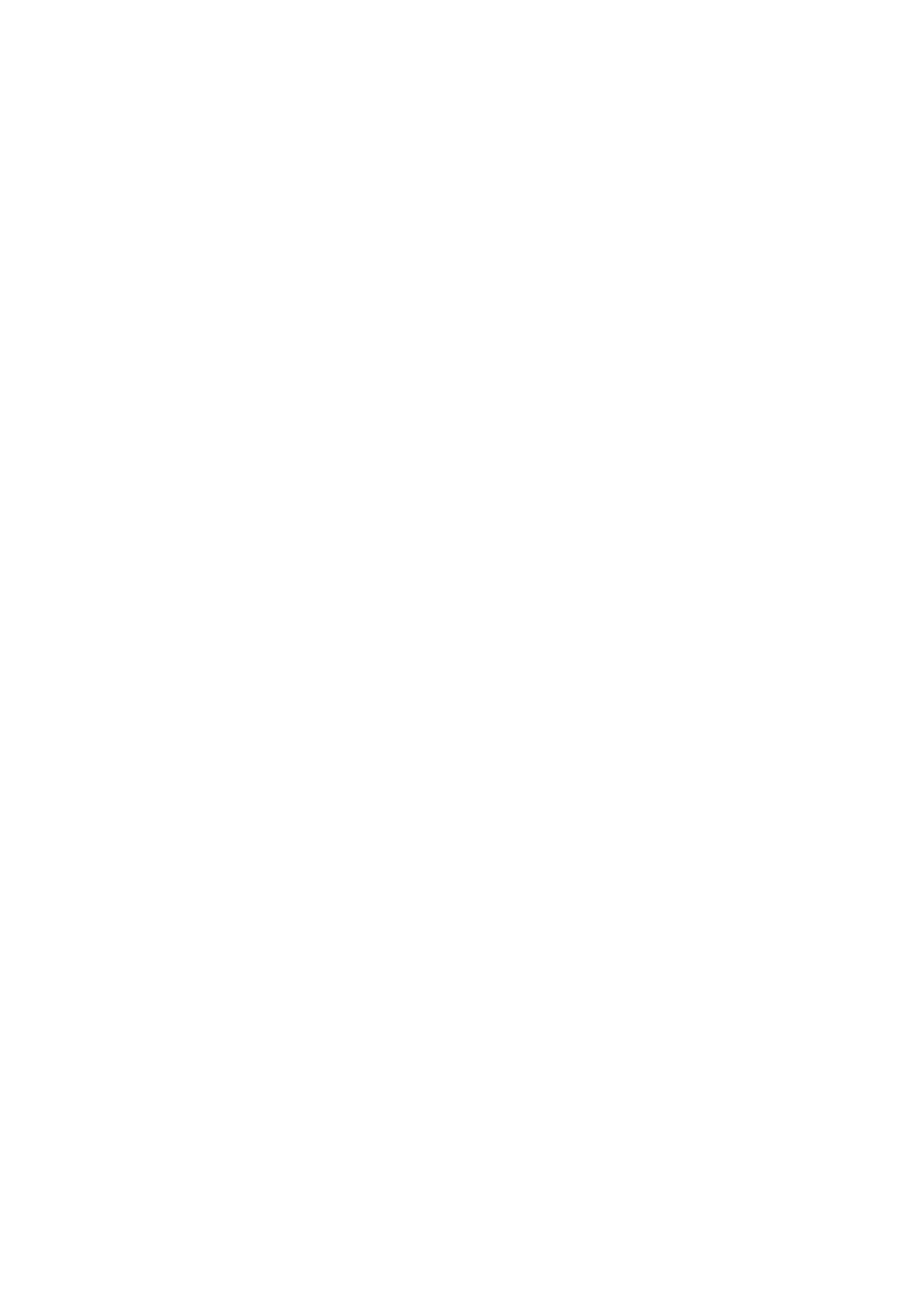# **1. NINGALOO CLIENT OUTREACH COMMUNITY REPORT**

This document is a summary of the Ningaloo Client Outreach research project. Client Outreach was established as a small research project that has evolved to consider the way in which groups interact in working towards the sustainable management of the Ningaloo Marine Park.

A technical report is also available which similarly gives an account of the project and its findings, but gives more detail on the science and the theory used to design the project and interpret the findings.

The project helped us understand the various roles that people have in the overall management of the Ningaloo Marine Park. The findings are important as they provide a way for considering relationships in the future. Of particular interest is the relationship between scientists and researchers, and, the communities that their research is designed to benefit.

### **1.1 What did the research set out to do?**

Initially the Client Outreach Project performed to find ways to ensure the science was used. In this way it was to provide a resource to scientists and researchers working in the Ningaloo Collaboration Cluster. The Cluster itself was formed to help researchers and scientists working on Ningaloo related projects to be connected and help coordinate research efforts. Performing an outreach role meant that if there were any concerns by scientists, government or the community, associated with the implementation of the projects two of the primary researchers of the Client Outreach project could act as a source of expert advice. Initial interviews with scientists prompted us to think about who the 'client' is, and resulted in greater emphasis in the project being about the roles that people serve and how they interact with the Ningaloo community. We learned that much of the success of the science and research being conducted would rest on the roles and relationships of all stakeholders. To explore this we held interviews with participants, where we learnt about how they perceived their role in the overall sustainability of the Ningaloo Marine Park. We were particularly interested in seeing if there were patterns in the current interaction that could help explain what is working well and less well. The motivations of various Ningaloo stakeholders for ensuring the sustainability of the Ningaloo Marine Park are broad ranging and include some of the following reasons:

- Ningaloo is their home and the region is important to them
- For the generation of income, in particular tourism dollars
- For scientific and research purposes the Park and adjacent communities are really interesting
- For conservation purposes, and a feeling of responsibility to take care of Ningaloo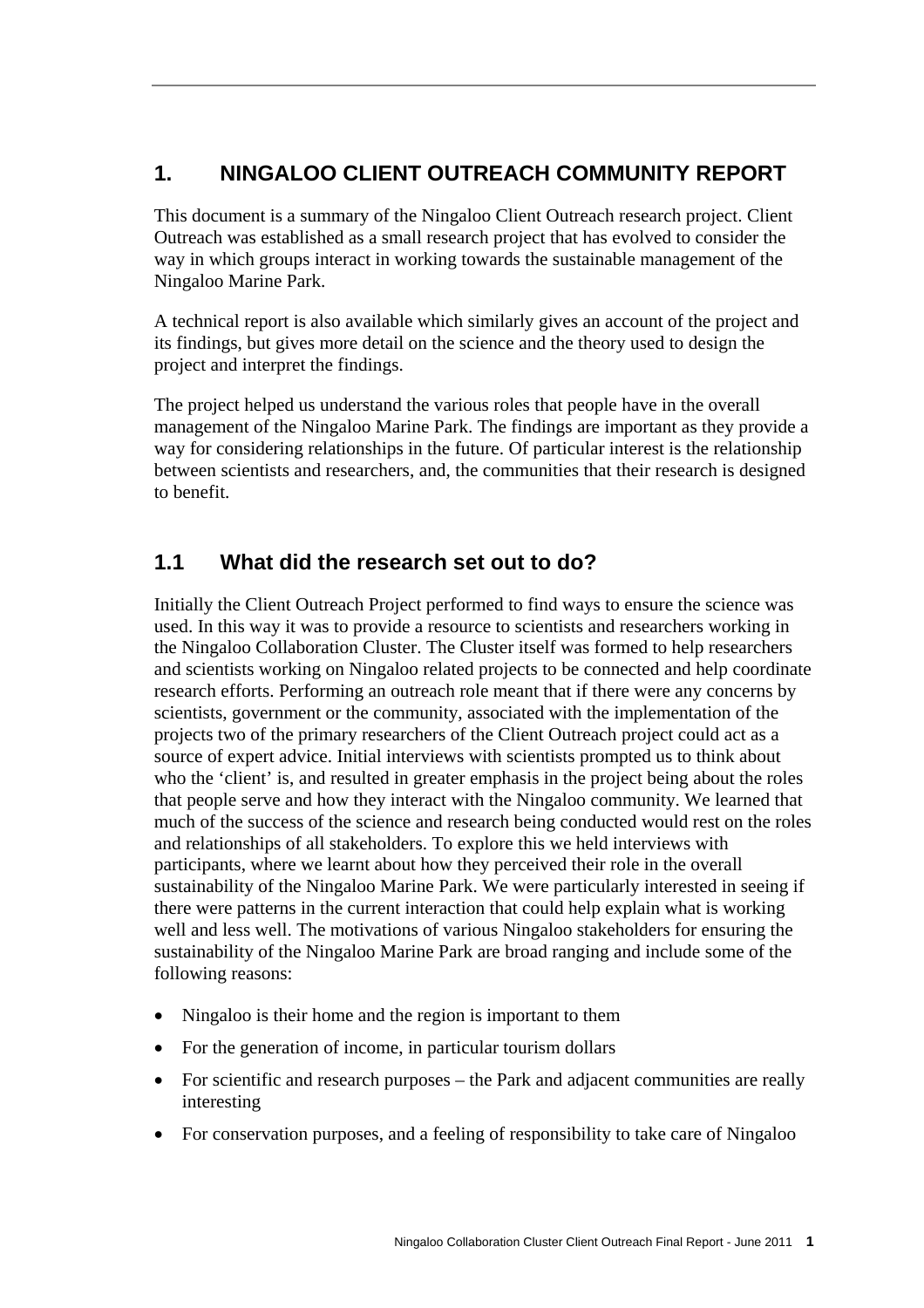Irrespective of participants' motivation, there was a consistent recognition that the Ningaloo Marine Park is something that is worthwhile protecting. There was also awareness that despite having the same goal there can still conflict because people have different ideas about how sustainability can and should be achieved.

We were particularly interested in exploring how people identified their role in contributing to the sustainable management of Ningaloo, and also, how they saw themselves connected to and working with others in the management of the Marine Park. To learn more we asked participants to draw a mental map, termed a sociogram, of their role in the sustainability of the Marine Park. Sociograms are diagrams consisting of nodes and connecting lines. For this study the nodes represent groups or particular roles of people and the lines indicated how they are connected. The lines had arrow heads so that participants could indicate the direction of the interaction between the groups or roles. The arrows allowed us to discriminate whether a line indicates that the participant depended on a particular group, or, whether the group depended on the participant in ensuring the sustainability of the Marine Park. Figure 1 is an example of a sociogram from the study.



Figure 1. Example of a participant's sociogram. Thanks to Kelly for sharing her sociogram.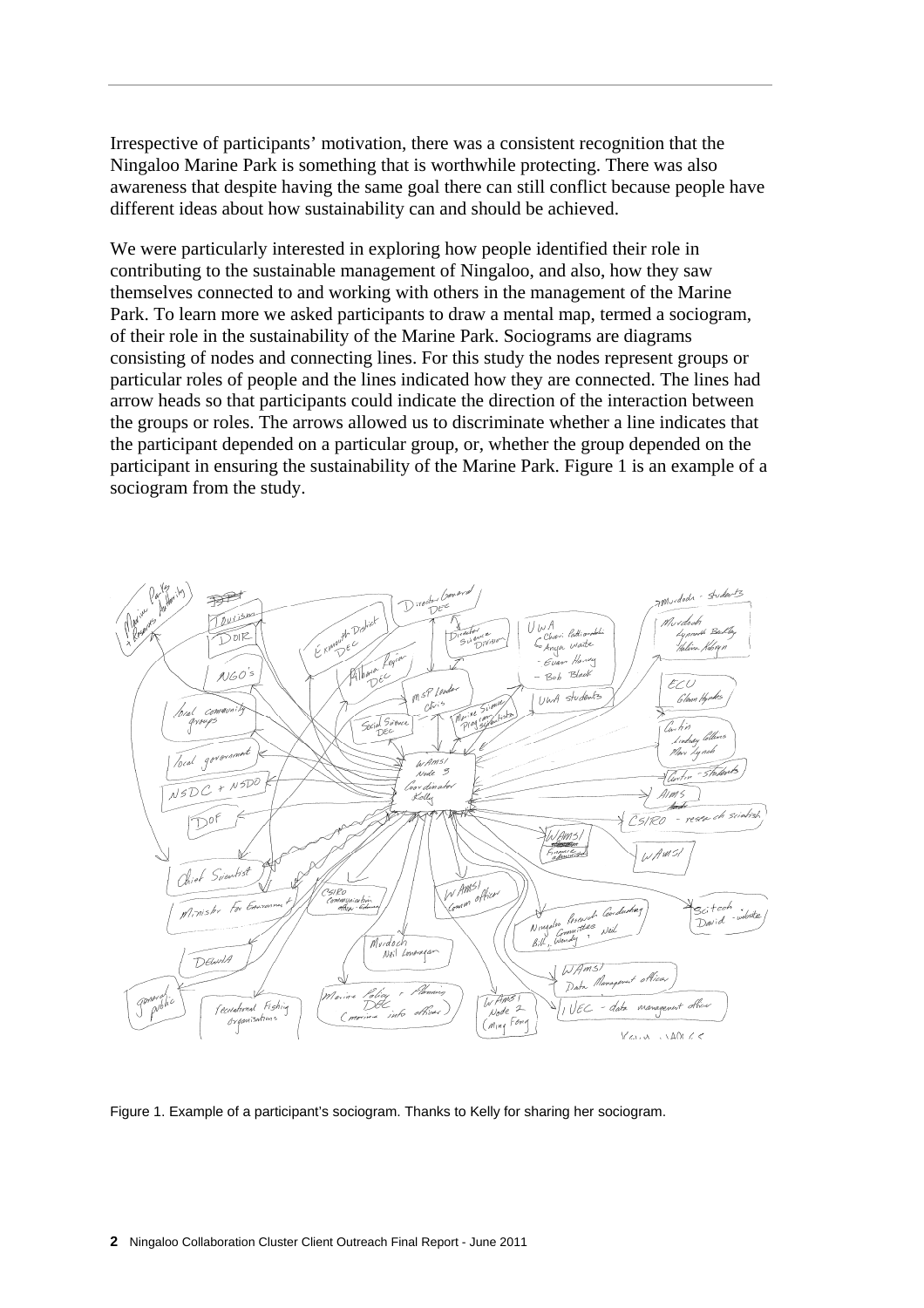# **1.2 Who did we engage with?**

We talked with a broad range people who would have an interest in the long term sustainability of the Ningaloo Marine Park. The people we engaged with included;

The Community: local community members in Carnarvon, Coral Bay and Exmouth which included business holders, and representatives from community groups.

Governance, Industry and Service: participants whose occupation is characterised by governance, industry and service delivery duties.

Research and Advisory: scientists and researchers from the Ningaloo Collaboration Cluster and the key advisory groups that they engaged with.

# **1.3 What did we learn?**

The interviews and drawing exercise were invaluable in gaining an understanding of the dynamic between the regional communities, the research agencies and government bodies that are either engaged in, or, reside in Ningaloo. Here is an overview of what we learnt, for more detail please refer to the Ningaloo Client Outreach Final Technical report.

### **1.3.1 Different groups perform different roles**

The sociograms that participants drew were interpreted using a statistical program which analyses social networks. Below is a "whole of network" diagram, which captures the data from all the participants' sociograms. Each node (circle) represents a different group of people however each individual group is not so important here. We were more interested in seeing if there were any patterns in the way in which particular stakeholder groups engaged with other stakeholder groups. The different stakeholder groups are represented by different colour nodes which are explained in figure 2.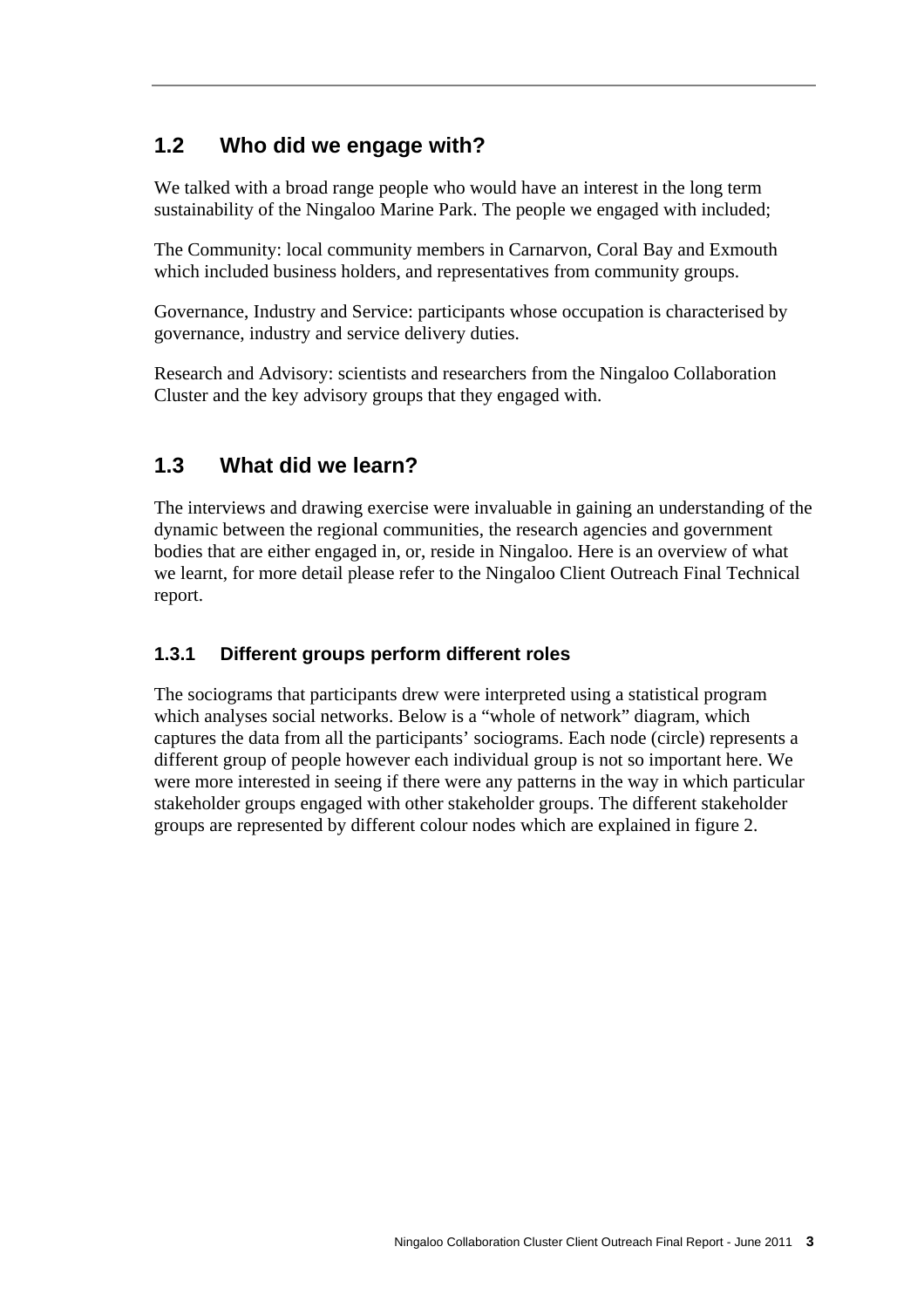

Figure 2. Whole of network sociogram with stakeholder group definition

Figure 2 illustrates some interesting findings regarding the way that the different stakeholder groups engage when considering the sustainable management of the Ningaloo Marine Park:

- 1. researchers and advisors tend to interact with each other (they are represented by the red dots or nodes)
- 2. government and service organisations tend to interact with each other (they are represented by the blue dots or nodes)
- 3. the community (represented by the green dot or node) does not interact much directly with the scientists and researchers, but they do with government and service organisations (represented by the blue dot or node)
- 4. the scientists and researchers (red) and the government and service (blue) interact with each other

These findings suggest that the dominant way that scientists and researchers interact is with each other. The findings suggest that the dominant way that scientists and researchers to reach the communities in which they work, is through engaging with the government and service organisations. This means there is very limited direct engagement between scientists and researchers and the communities in which they conduct their research.

Observing this, we decided to look at the roles of these groups a little more thoroughly. Again using the statistical program which looks at social networks, we explored whether each of the different stakeholder groups engage with others in a particular way. Figure 3 describes the different ways people can interact with each other and features diagrams of what the interactions look like. The arrows indicate the direction of interaction. The different sorts of interactions are also termed 'brokerage'.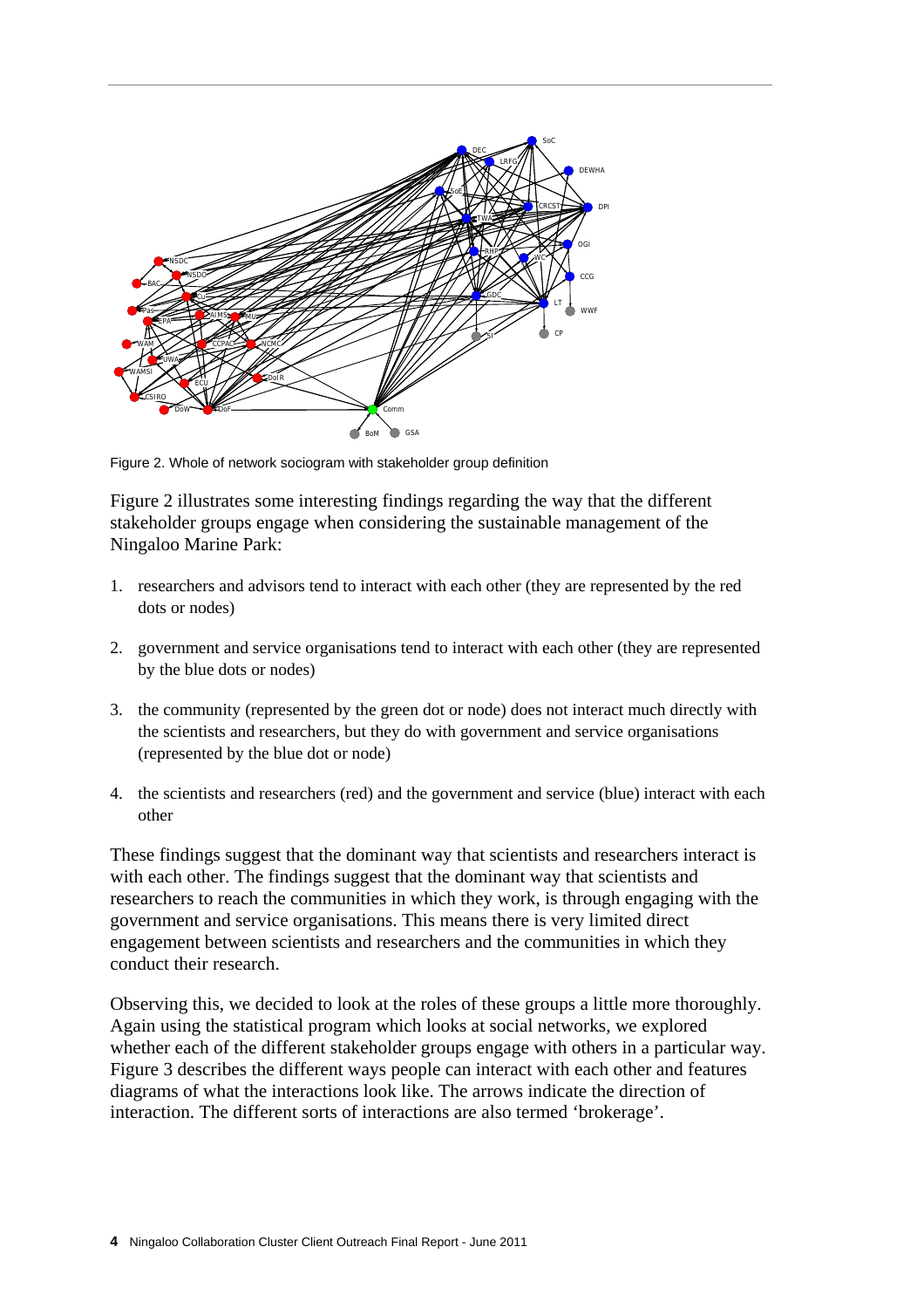

Figure 3. Illustrations of brokerage relationships. The different shadings represent different groups. The node at the top of each diagram is the "broker".

We identified the dominant brokerage relationship for each stakeholder group. We found that the community tends to serve the role of the liaison followed by the consultant, Government and Service tend to serve the role of the coordinator followed by the representative and Research and Advisory tend to serve the role of coordinator and gatekeeper.

What this implies is that the Research and Advisory Cluster Group did not illustrate any liaison role within the network (the relationship between three nodes that are all from different groups). The absence of this form of interaction within the Ningaloo Network poses an interesting quandary. The lack of this role suggests that there is a need to consider the sorts of relationships and interactions which scientists and researchers are performing. For instance, if it is argued that there is a need for a balance in roles per group, it could be said that the Research and Advisory Cluster Group is severely underperforming in the liaison role. Alternatively, it could be argued that certain types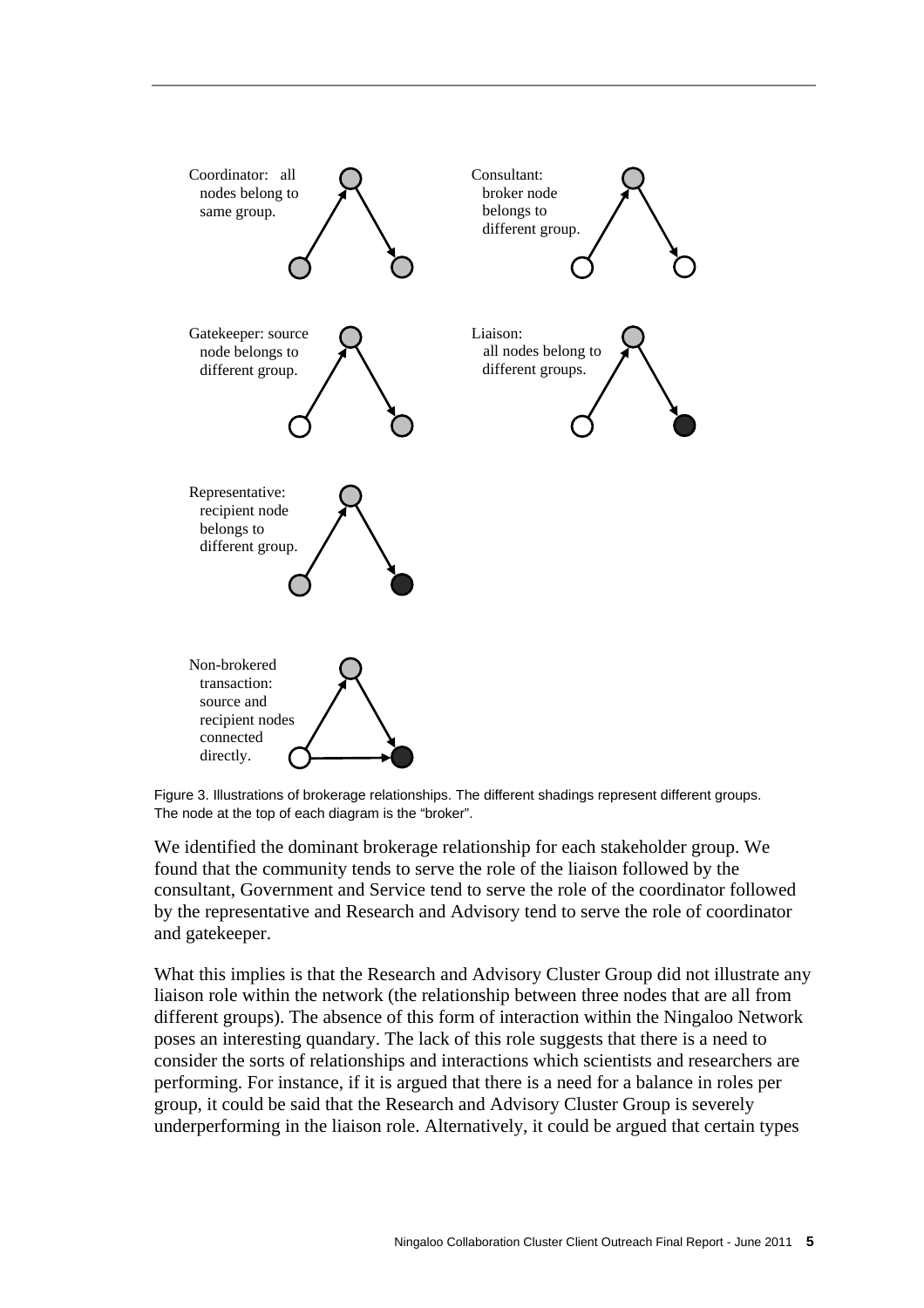of roles best suit particular groups. As to whether liaison is an appropriate dominant role in the scientific and research domain can be debated.

Interviews with researchers and scientists did point to changes in the way that scientists and researchers conceptualise their roles. It appeared that some scientists and researchers are critically considering their current roles, particularly in relation to engagement with the general public and reflected that there is a growing need within the scientific and research community to be more active within the communities in which their research has impact. This was seen as achievable either through direct engagement with communities, or, through engagement with Government agencies that would essentially perform a liaison role for scientists and researchers.

### **1.3.2 Communities and scientists and researchers feel distanced from each other**

Participants expressed concerns regarding the on ground applicability of science that had been conducted in their community and more generally along the Ningaloo coastline "no practical application on the ground. Purely scientific, although valuable data, the fundamental question is where does that value help the people on the ground?". Furthermore there were concerns as to who had responsibility in the implementation of research findings, with particular reference to the future use of the modelling work and "no group's going to drive and hold hands with the community...no drive what is the point of it?"

Some participants reflected that the local community can be distanced from research.. For example it was stated, "have to have community buy in – not the seagull mentality". In this instance, the participant compares scientists and researchers to seagulls, drawing parallels between the way in which scientists and research 'swoop' into communities, scavenge for information and data they require and then leave again. This approach was heavily criticised across all communities and consequently there was an expectation of the researcher or scientist to appropriately engage the local community. The issue of engagement was also considered in depth by some participants, whereby the integrity of the participatory process by some parties in the past was described as "tick box consultation". In such instances, this form of participation was equal to or more damaging to the community than had no consultation occurred at all.

There was a general perception that science tends to pose problems but fails to suggest solutions. There was also a sense that there is an "assumption that people (scientists and researchers) are expecting the worst of people". In part, this appeared to be related to the way in which community members articulated a power differentiation between themselves and the scientific and research community, for instance, one participant reflected, the feeling that "he's the scientist, I am just a yobbo".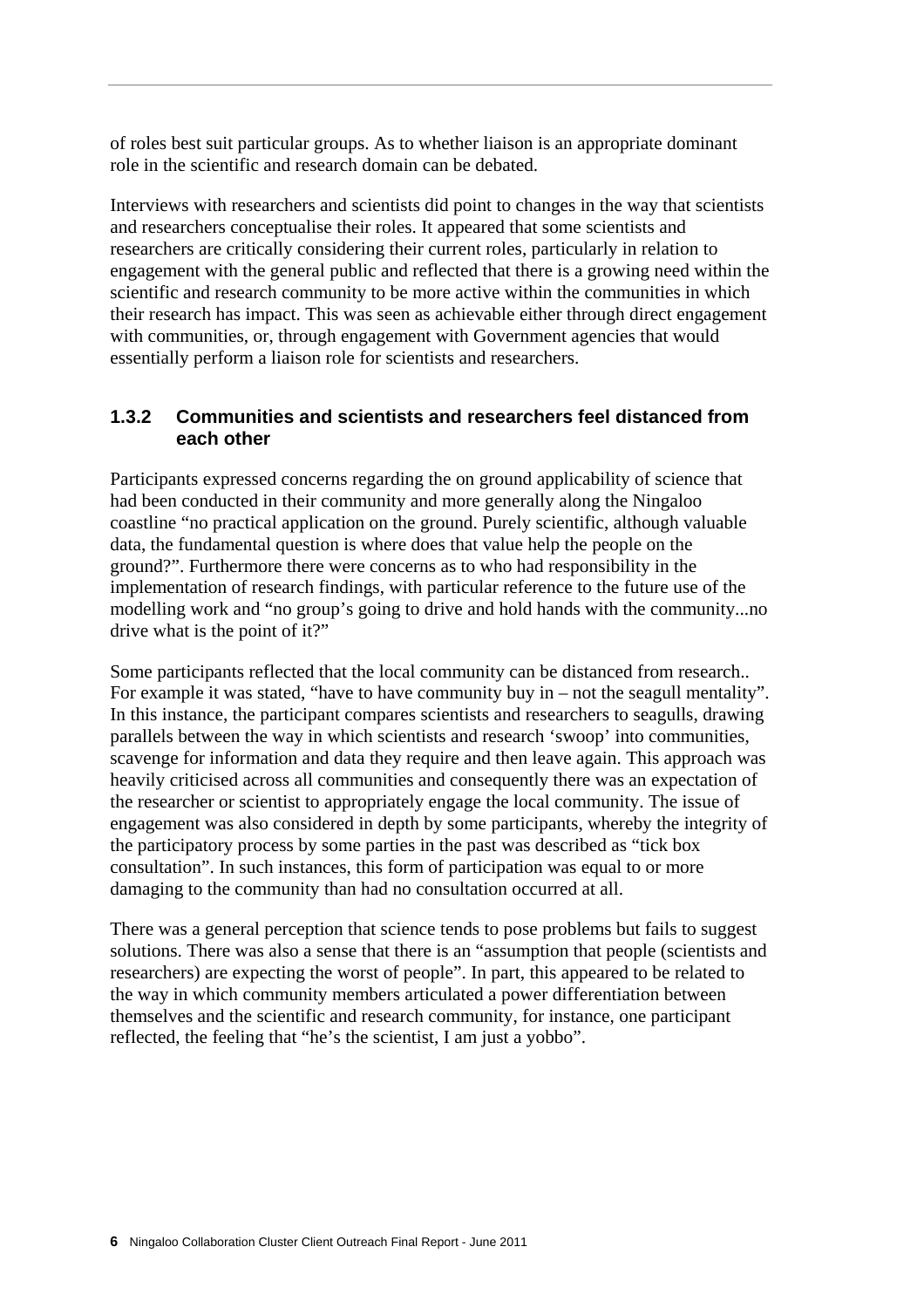### **1.3.3 Scientists and researchers are thinking about how to best engage with the community**

This research provided the opportunity to explore the challenges and opportunities that scientists and researchers experience. Two of the most significant issues related to engagement and pressures associated with determining their role.

#### *How do we best engage with the communities we work in?*

The engagement process was raised by some participants as being a complex component of their research. Some researchers and scientists found this particularly difficult if they were not from a social science background and found themselves acting in roles that would traditionally constitute social research. Given the scale and multitude of the research projects within the region, appropriate engagement is particularly critical. The number of researchers in the region at any one time and the expectations regarding community involvement varied widely.

Engagement also emerged as an issue when more traditional science was being conducted, for instance scientific activities that occurred on the reef, or terrestrial projects that did not explicitly entail social engagement with community members. Some community members and regional based government or community groups lamented over some of the scientific conduct observed by research institutions that visited the region for research purposes. Particular concern related to inappropriate use of anchors, poor sharing of the waterways or general inappropriate interaction with the reef. Some participants were particularly perturbed by the non-compliance to preferred practice on the reef by scientific researchers. The concerns expressed by locals related to both violations of laws such as those pertaining to appropriate conduct within the Marine Park, and also social customs and rules. Such customs and rules, although not necessarily explicit in the form of publicised laws were related to expectations of visitors based on mutual respect. For instance, it was reported that at times, there was an air of arrogance amongst the scientists and researchers who visited the town. This arrogance was seen in instances of impatience or criticisms over service or facilities within the town.

As part of the sociogram exercise, one participant reflected directly on the relationship between the scientific, research and bureaucratic community and the regional communities and is illustrated in Figure 4.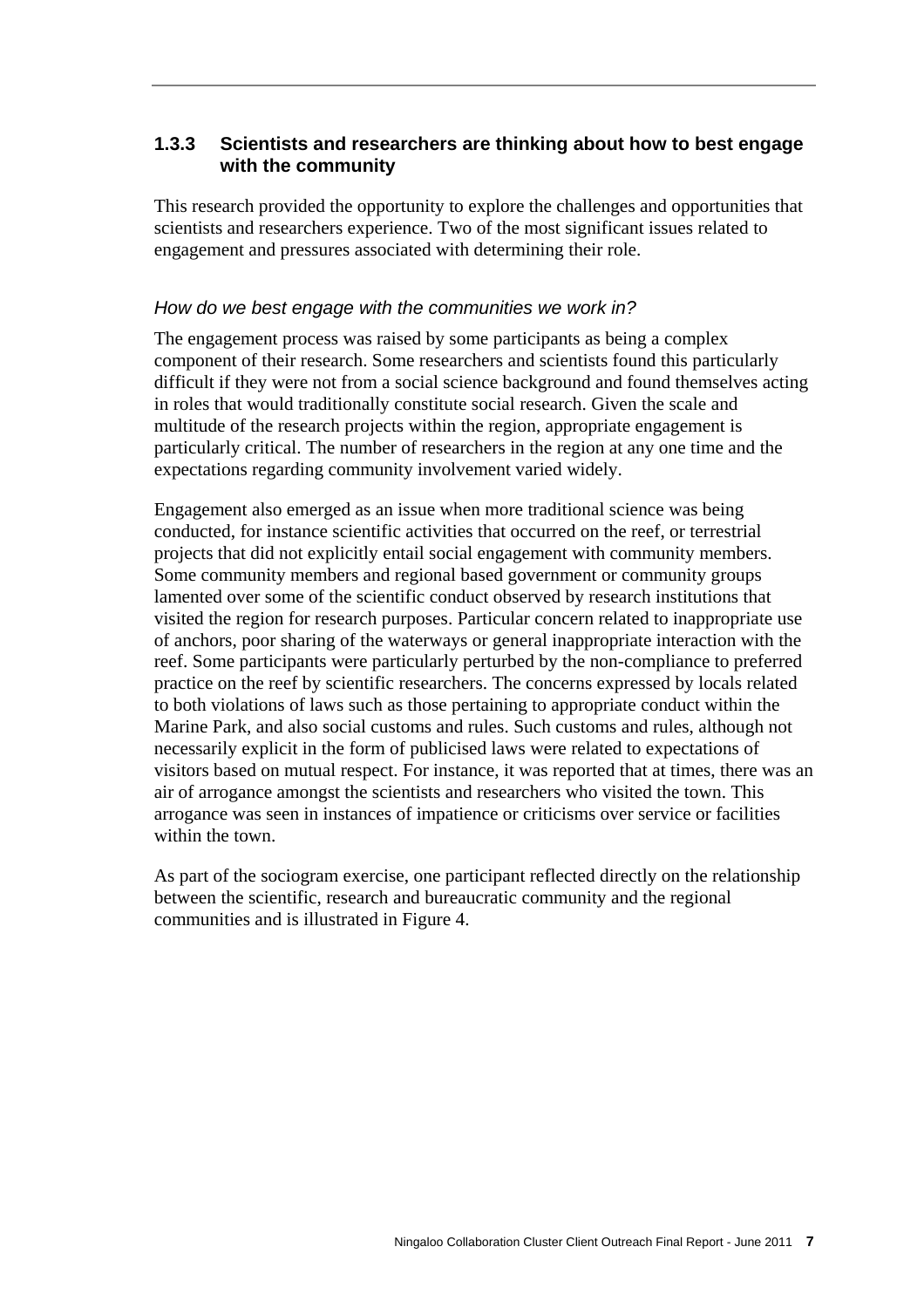

Figure 4. Participant sociogram. Thanks to Doug for encouraging the research team to communicate this message.

This sociogram tells us a lot about how the relationship between communities and scientists and researchers, and, concurs with what we learnt from other parts of the research. The term "them" is used to describe the roles of scientists, researchers and bureaucrats, whereas the term "us" is used to describe the role of the communities. There is a lot of symbolism used in the sociogram. Firstly, '**THEM**' is written in a dark, bold pen; the symbolism associated with the scale of the term is important. "**THEM**" has a foreboding presence over "us" and further contributes to the sense of domination over the community, as does its positioning above the term "us". Comparatively "us" is written in finer and smaller print, contributing to the symbolic sense of being small, or lacking in power. The direction of the arrow is also indicative of the direction of influence and power over the community by governance, scientific and researcher agencies. The multiple arrow heads further suggests that there are multiple pressures that are imposing on the community. Further interpretation of the associated symbolism of the diagram is in the way in which "us" has been enclosed in a square box suggesting that the community is confined and boxed in. "them" while still enclosed is circular and as a shape suggests freedom.

This sociogram illustrates an important point, namely that despite all parties perceiving they have a common objective or outcome e.g. working towards a sustainable Ningaloo, there are procedural issues that have led to the communities experiencing a sense of disempowerment. The dynamic of such relationships between community and research raises an interesting paradox. The functional role of researchers/scientist has the capacity to both enhance or assist a community, but the processes in which this engagement process occurs also has the propensity to disempower the community. This sociogram serves as a critical reminder of the implications of poor engagement with local communities.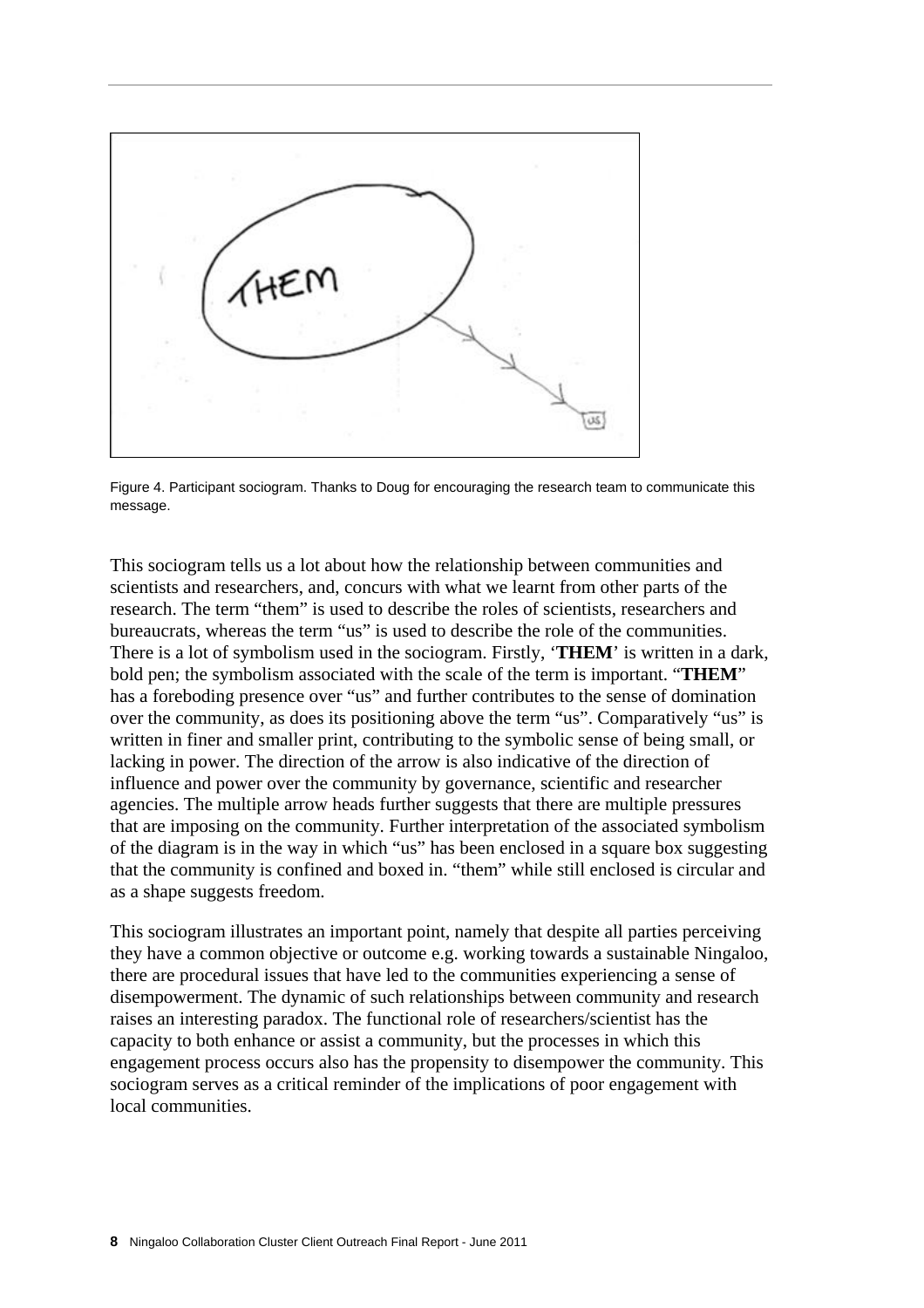Issues and anxieties regarding the engagement of traditional owner's in research were raised by both researchers and community members. Here researchers expressed frustration in not being able to engage with aboriginal community members, with many researchers expressing concerns that they felt ill-equipped to engage effectively and sensitively with the local Aboriginal community<sup>1</sup>. As a consequence, engagement with Aboriginal community members across research projects has been limited. Instances where engagement has been successful provide the opportunity for learning about engagement processes in the future. Such success stories have pointed to specific social processes displayed by scientists and researchers as being important, for instance, a prolonged and genuine presence within the community, efforts at minimising community fatigue and burnout in multiple research processes, evidence of cultural competence, researchers of both genders available for contact, and, understanding of Indigenous knowledge as expert knowledge. Understanding needs to be supplemented by appropriate use of Aboriginal expert knowledge, appropriate processes such as payment for learning from and engagement with Aborigines, and appreciation of non-Western based conceptualisations of time. Time was often a particular frustration within the scientific and research community, whereby timelines and deliverables for scientific or research purposes would not necessarily coincide with the time required to be invested within Indigenous communities that is required for genuine engagement.

#### **1.3.4 What happens after the project?**

 $\overline{a}$ 

In part, this project emerged in response to experience from the North West Shelf Study whereby there were limited mechanisms to support or house research findings post research program. The lifetime of a research project emerged as a serious issue for the Ningaloo Collaboration Cluster work and has largely only been informed by the findings of this project. Notably, there are limited resources available within the community – both social and in terms of infrastructure within the towns. It was recognised by the scientific and research community that there are limited mechanisms written into projects to mark a transition between data collection and interpretation and then into the implementation phase. For some researchers/scientists this was not deemed an important part of their role, or their role at all. For others, it was recognised as being a critical flaw in the way in which research is conducted and perceived as detrimental to their own cause by not being able to ensure that their work has utility in 'the real world'. Participants with governance roles also recognised this limitation within research and appeared challenged as to viable ways in which this could be resolved. This was particularly the case for regional settings where there was a preexisting sense of being physically and socially removed from city settings where the vast majority of researchers and management agencies are based. The tyranny of distance in this sense also contributes to a sense of disempowerment.

<sup>1</sup> Unfortunately a project to engage with aboriginal communities collapsed after the researcher involved resigned from CSIRO.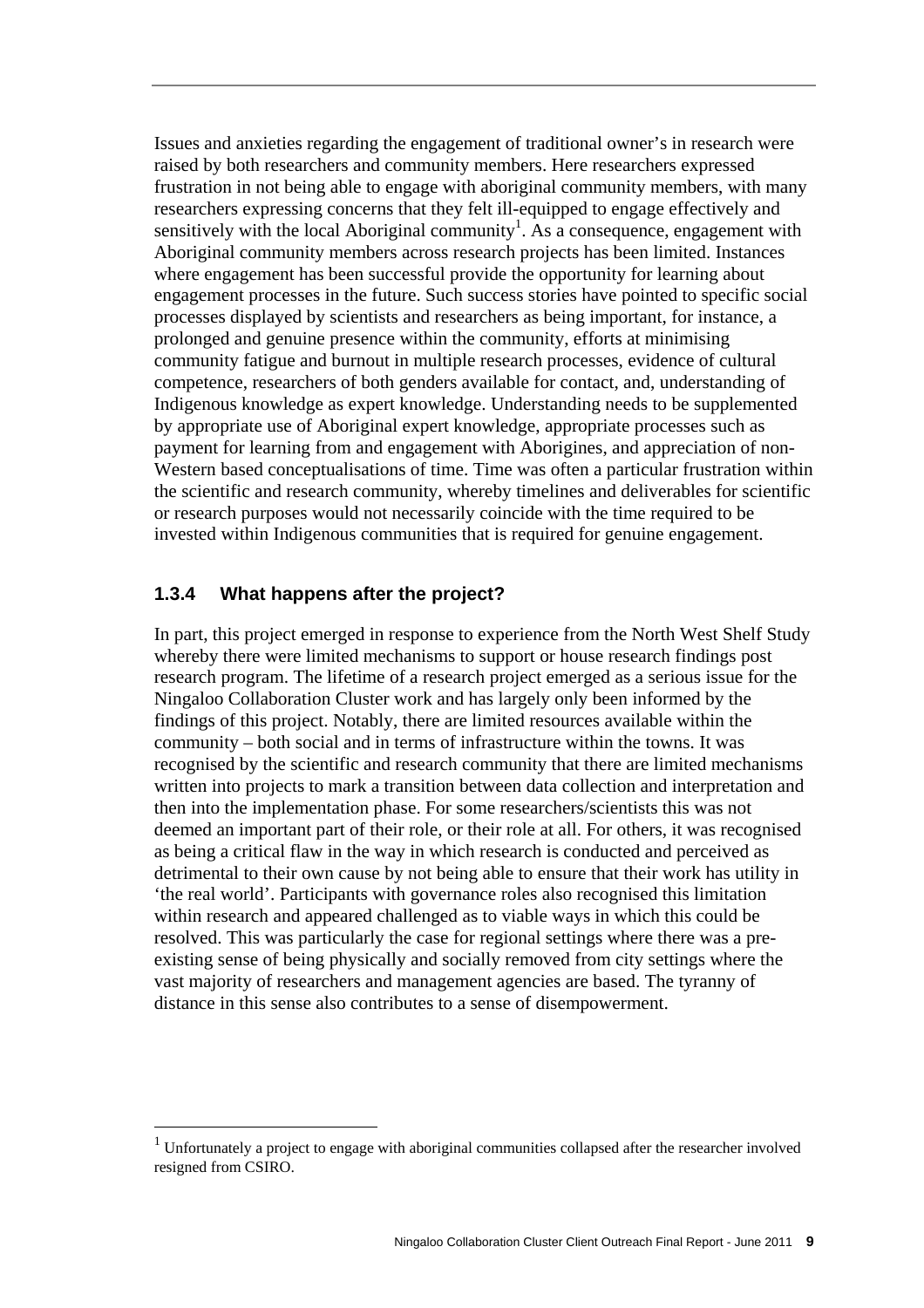# **1.4 What does this all mean?**

This research project has contributed to understanding the different roles that all stakeholders have the in the Ningaloo research, some of the challenges that stakeholder groups experience, but most importantly some of the drivers that can make research in the future more successful. Key drivers for positive research outcomes include:

- Genuine and coordinated engagement with local communities.
- That tangible outcomes from research are valued within local communities, and, communities want to learn about what scientist and researchers have learnt.
- Genuine and coordinated engagement with traditional landholders, in a culturally sensitive manner which sees Aboriginal knowledge as expert knowledge in its own right.
- Awareness that scientists and researchers are beginning to think differently about their research and are considering the implications of their research beyond that of the project.
- That different stakeholder groups perform different roles and engage in different ways. Understanding that groups engage differently can help manage some of the expectations that people have of others.
- An understanding that sometimes scientists and researchers are confused about how to engage with communities. This is understandable, particularly in instances when processes such as engagement and participation are not part of their expertise. In such instances, it is highly valuable for scientists and researchers to ask for help. Times when this has occurred has resulted in some really pleasing outcomes within the Ningaloo Collaboration Cluster.

There have been some favourable formal outcomes from the Client Outreach project Currently CSIRO Communications are using some of the findings to help inform their communication strategy. They similarly have recognised the importance of roles, interactions and relationships in ensuring beneficial processes during and outcomes from science.

There have also been some favourable informal outcomes. A particularly exciting part of this project is that some changes have been occurring though out the duration of the science and research at Ningaloo. We have seen scientists and researchers take an increasing interest in the implications that their science and research has on the local communities. There have also been changes in the way in which scientists and researchers think about their roles, eagerness to ask 'social questions' and enthusiasm in collaborating more with local communities and other disciplines.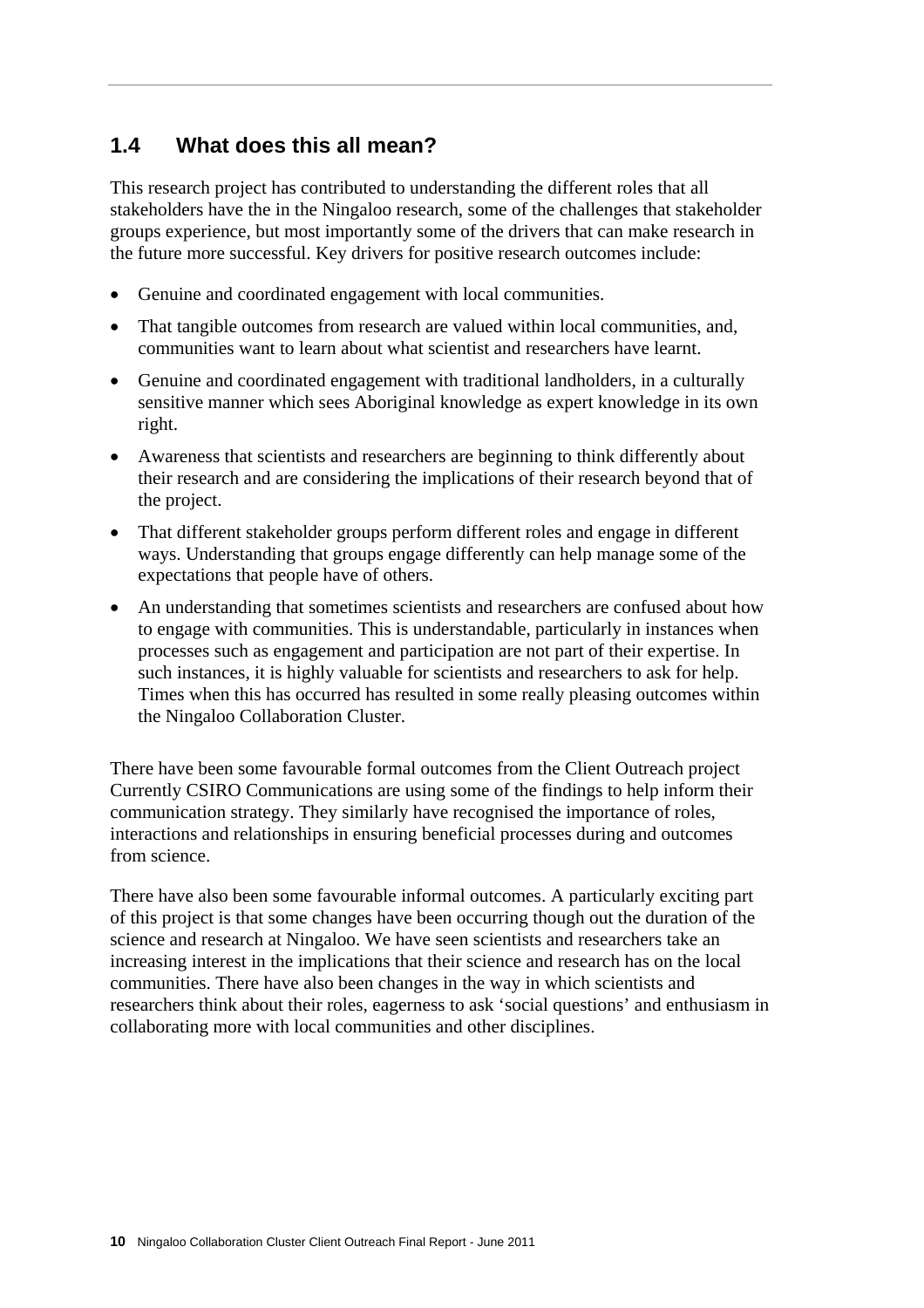### **1.5 Acknowledgements**

We wish to acknowledge a myriad of groups and individuals who have generously shared with us their time and expertise. All parties engaged within the Ningaloo Collaboration Cluster were central to the success of this project; we are particularly appreciative of the endeavours of Bill de la Mare, Beth Fulton, Fabio Boschetti, Wendy Steele, Tod Jones, Kelly Waples and Neil Loneragan. We also extend much gratitude to the communities of Carnarvon, Coral Bay and Exmouth, who provided us with rich insights. We value the opportunity to have been involved in this project and appreciate the willingness of all parties to be involved in a piece of atypical marine park management research.